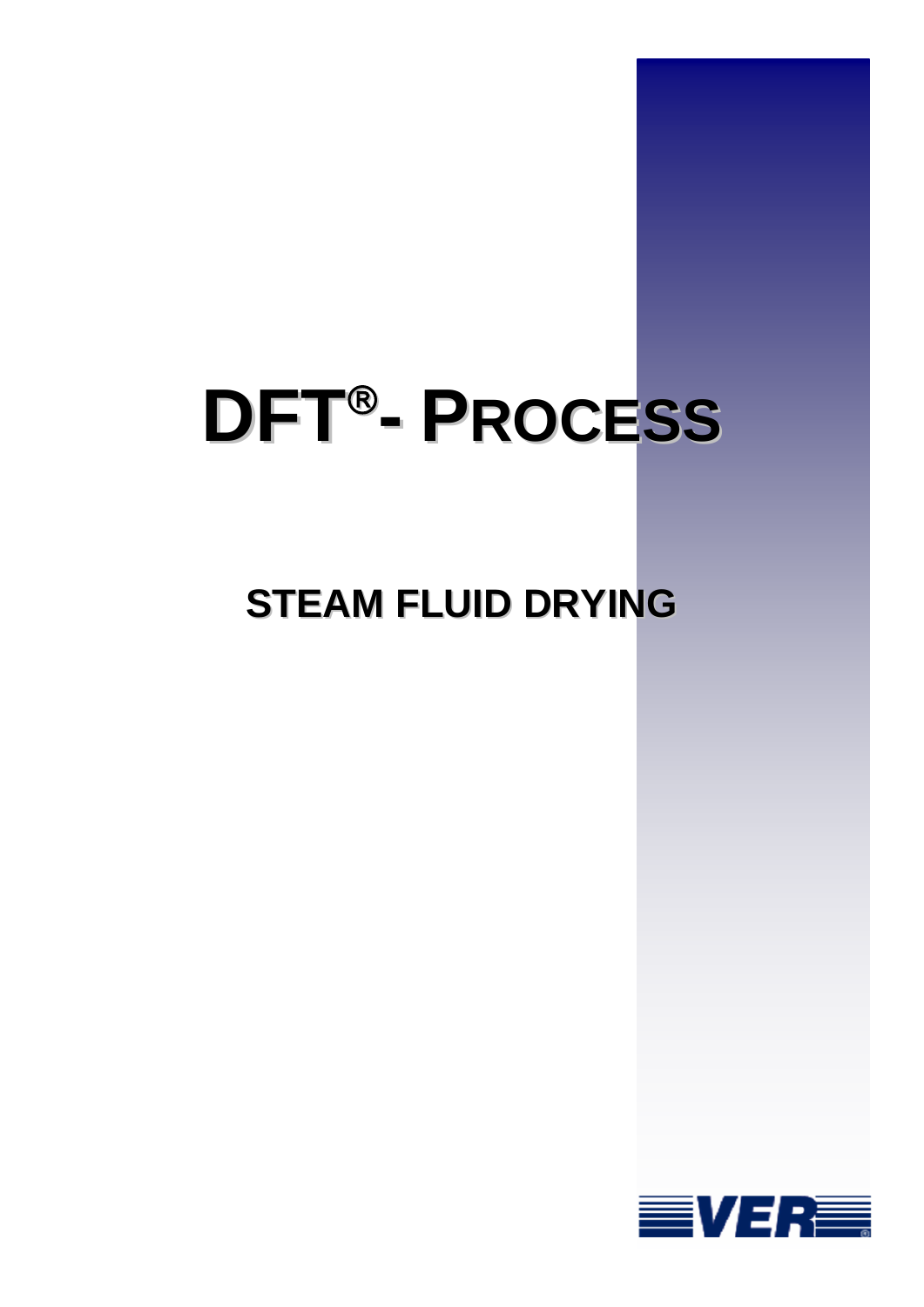

### The process of DFT<sup>®</sup> Steam Fluid Drying by VER

*VER* Ltd. engineers, designs, constructs and operates plants and appliances for thermal waste treatment and specializes in the drying of problem materials.

The  $DFT^{\circ}$  Drying Process has been developed mainly for sludges but can also be applied to other types of feedstock. This *VER* Technology is based on many years of experience and technological know-how.

#### **DFT Features – The process in detail**

The DFT<sup>®</sup> Reactors are continuously operated horizontal drum-type dryers with inner agitators equipped with a steam jacket for indirect heating. The steam – generated via natural gas or other appropriate fuel – condenses and thus provides the heat required for evaporating the moisture from the feedstock inside the dryer.

The rotating agitator with specially designed shovels leads to an intensive material fluidization. That means an efficient heat transfer (keeping the dryer to compact dimensions).

The vapors are condensed after filter purification. The condensate receives further treatment, depending on environmental and quality demands.

Due to the almost complete absence of air inside the appliance – the drying atmosphere contains only the evaporated moisture – the DFT $^{\circ}$  Dryers provide maximum process safety.

Features of DFT<sup>®</sup>:

- can be used for a wide range of materials particularly sticky and difficult-to-handle materials, such as waste sludges and pastes
- suitable for solid, semi-solid or liquid feedstock
- continuous drying process with built in protection against overheating
- minimum exhaust air quantities due to drying in vapor atmosphere
- high feedstock flexibility, no material pretreatment required in many applications
- safe and reliable plant performance
- low operating and maintenance costs
- high energy efficiency due to small heat losses
- homogeneous dryer output with adjustable moisture content
- safe handling and complete utilization of environmentally harmful materials

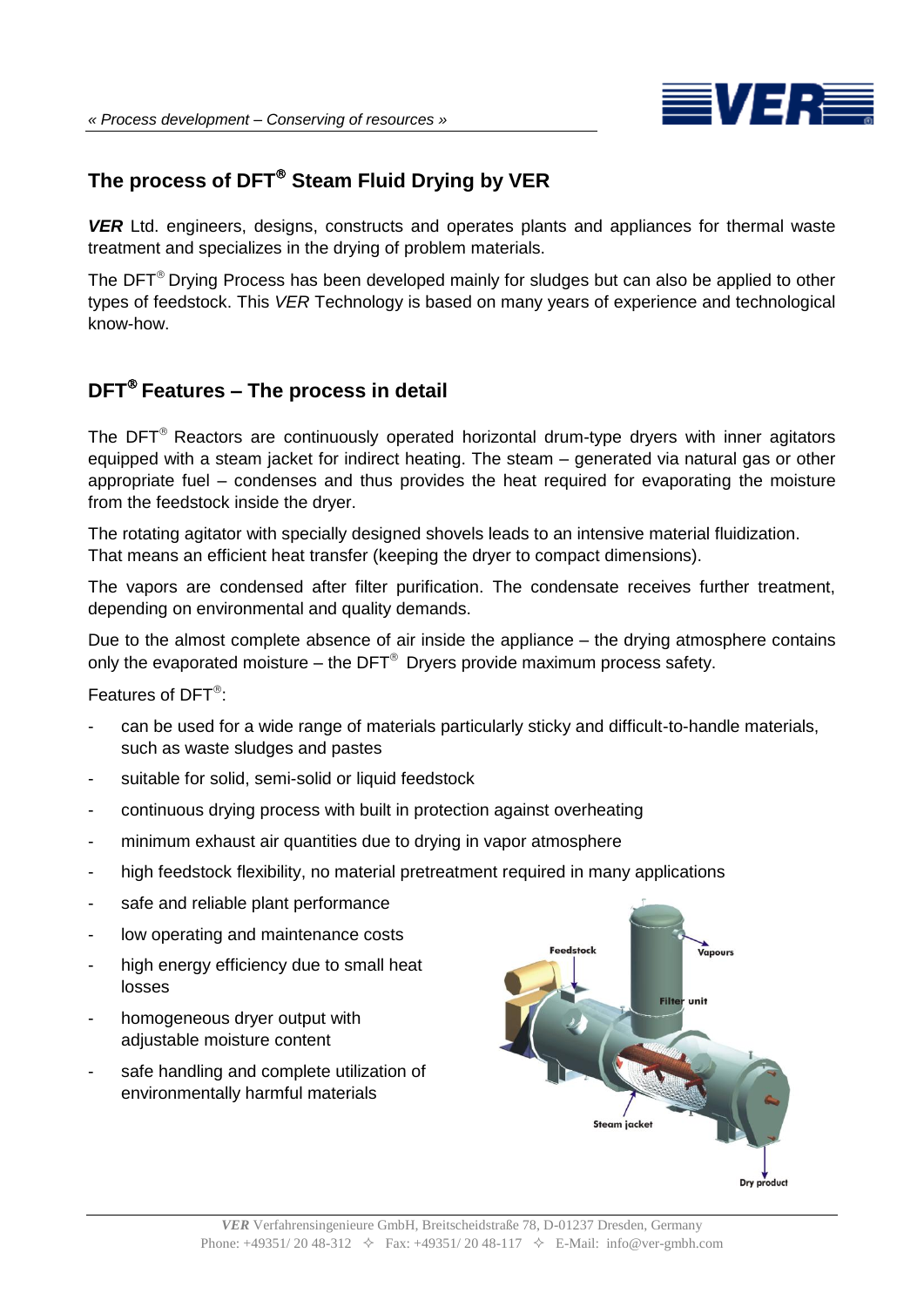

## **Selected DFT<sup>®</sup> Applications**

- $\Rightarrow$  Industrial sludges from paint, tar, sewage and sludge from chemical processes
- $\Rightarrow$  Solid materials, shredded municipal waste, fluffy materials, biomass
- $\Rightarrow$  ... and many more

Drying tests carried out in in our laboratory and testing facilities ensure exact engineering and designing of the VER drying technology.



*Processing of paint sludge with the DFT*<sup>®</sup> *Process* 

#### **Performance data**

Max. evaporation capacity of one  $DFT^{\circ}$  Dryer: 1500 kg/h (water) Heating steam pressure:  $5...35$  bar (ca.160 ... 244 °C) Drum diameter: max. 2,0 m Dryer length (excl. drive and discharge): max. 8,0 m

#### **Feedstock requirements**

Consistence: solid, semi-solid or pasty, liquid Feed size: 100 mm (max.)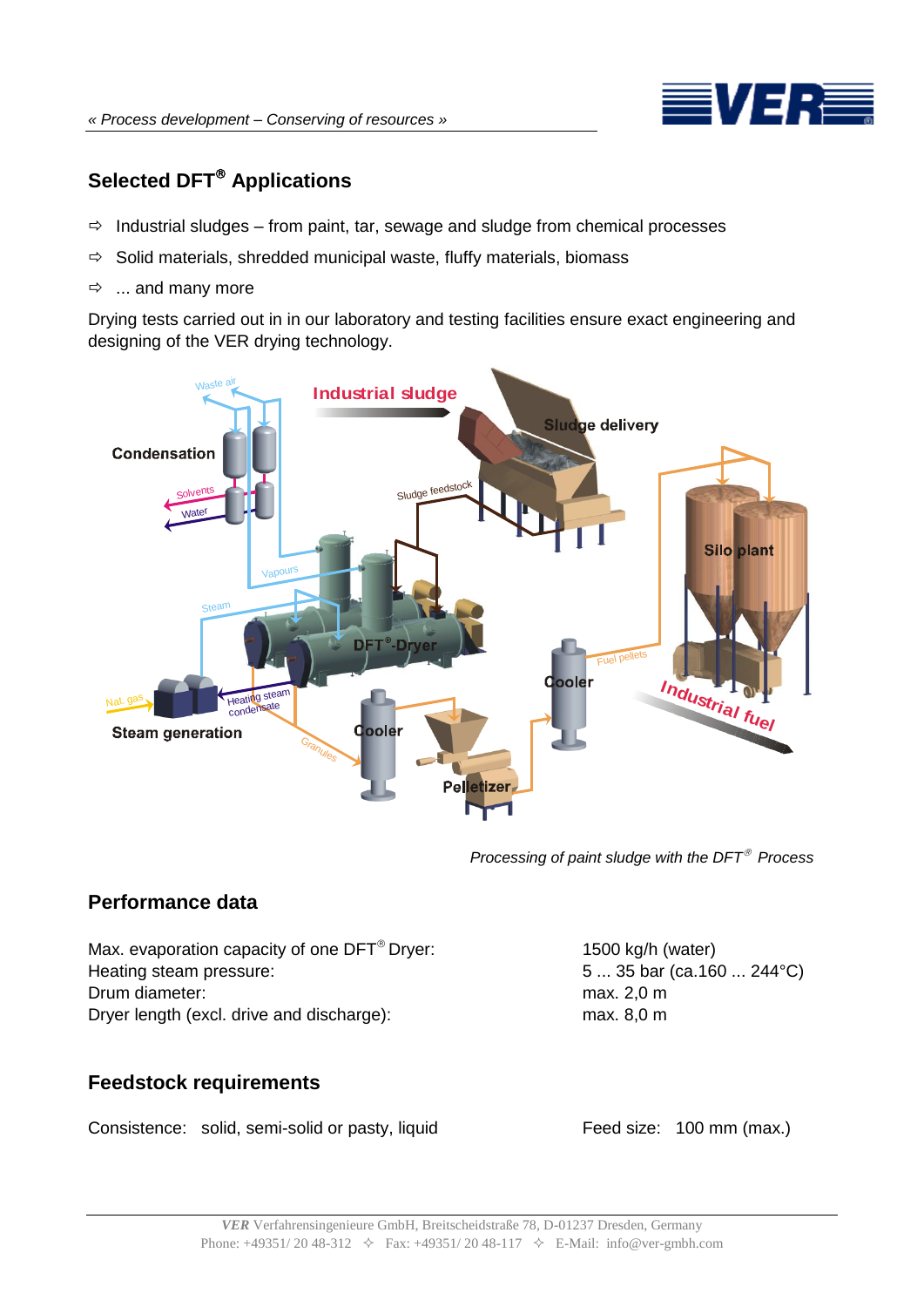

### **DFT examples**

 'VZR' Recycling Center Reichstaedt (operated by VER Ltd.) Drying of paint sludge with a total plant capacity of 20,000 tons/ year Commissioned in 1997



 Customer: SVZ Schwarze Pumpe Ltd., Saxony/ Germany Drying of tar sludge with a capacity of 120,000 tons/ year Commissioned in 2000/2001